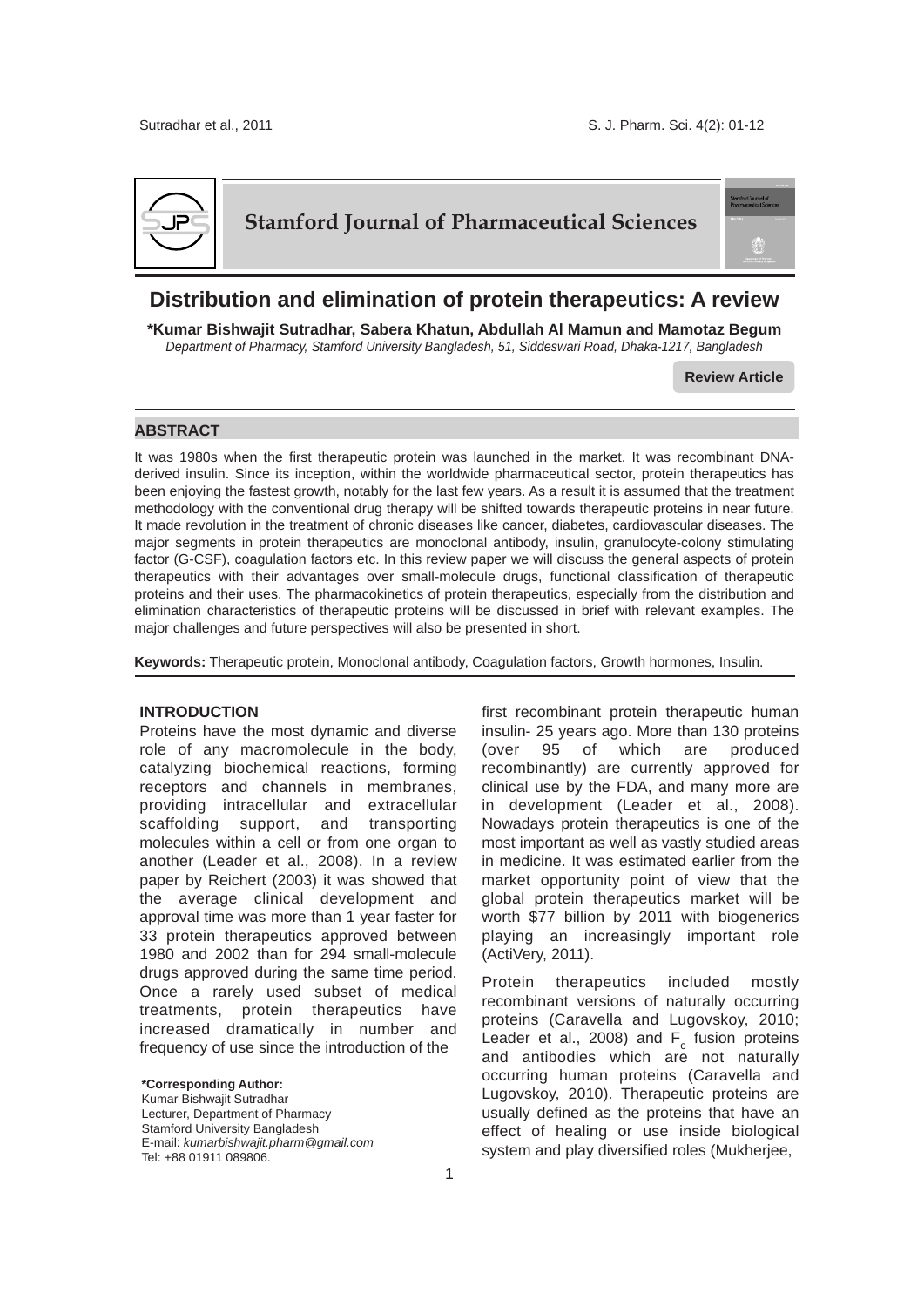**Table 1. Different biological roles of therapeutic proteins.** 

| <b>Protein</b>     | <b>Therapeutic role</b>                                                                                           |
|--------------------|-------------------------------------------------------------------------------------------------------------------|
| Albumin            | Nutrition                                                                                                         |
| Gamma<br>globulins | Boosts body defenses against<br>infectious diseases                                                               |
| Synthetic          | Antibodies against inflammatory<br>proteins components (infliximab), or<br>against tumor components (trastuzumab) |

2011) in the body as shown in Table 1.

According to a definition given by European Medicines Agency, therapeutic proteins include different molecules ranging from peptides to large proteins such as coagulation factors (EMEA, 2007).

An increasing number of potential protein therapeutic agents move into preclinical and clinical development (Gloff and Benet, 1990) and thus the proper evaluation of pharmacokinetics of them; characterization of the time course of drug absorption, distribution, metabolism and excretion (Atkinson, 2001) becomes more critical. But for macromolecules, the evaluation of PK parameters can be complicated by several factors and must be considered before conducting a PK study (Mahmood, 2006).

Generally, the requirements for therapeutic proteins with respect to evaluating the pharmacokinetics of the product are the same as for conventional products, but specific considerations are needed related to the inherent characteristics of proteins. The pharmacokinetics should be characterized during single-dose and steady-state conditions in relevant populations. However, the pharmacokinetic requirements may differ depending on the type of protein and its intended use (EMEA, 2007).

In this review we took an attempt to define therapeutic proteins, with their types, advantages, major challenges of this class of drugs, explain their pharmacokinetic behavior from their distribution and elimination perspectives. A detailed tabular presentation of some common therapeutic proteins with their distribution and elimination characteristics has also been included in the review.

## **PROTEIN THERAPEUTICS: ENGINEERED PHARMACEUTICALS**

The attractiveness of proteins as therapeutics stems in part from the exquisite specificity by which they execute diverse functions-e.g., they catalyze exactly the right reaction or inhibit exactly the right cell receptor (Wright et al., 2011). It is currently estimated that there are 25,000–40,000 different genes in the human genome and with alternative splicing of genes and post-translational modification of proteins (for example, by cleavage, phosphorylation, acylation and glycosylation), the number of functionally distinct proteins is likely to be much higher. Viewed from the perspective of disease mechanisms, these estimates pose an immense challenge to modern medicine (Leader et al., 2008).

Proteins that are engineered in the laboratory for pharmaceutical use are known as therapeutic proteins (LeadDiscovery, 2005). PROLOR Biotech Inc. defined therapeutic proteins as proteins that are either extracted from human cells or engineered in the laboratory for pharmaceutical use (PROLOR Biotech Inc., 2006).

## **ADVANTAGES OF PROTEIN THERAPEUTICS OVER SMALL-MOLECULE DRUGS**

Therapeutic proteins have several advantages over small molecule drugs. The advantages may be summarized as bellow (Leader et al., 2008):

- **Proteins are highly specific and perf orm** complex set of function which may not be mimicked by simple chemical compounds.
- $\Box$  High specificity minimizes the chance of adverse effects.
- **Therapeutic** proteins are assumed to be well tolerated as body naturally produces many of them.
- $\square$  Incase of genetic disorders, ef fective replacement treatment may be possible without the need of gene therapy.
- **EClinical development an d FDA approval** time of protein therapeutics may be faster than that of small-molecule drugs.
- $\Box$  Companies are able to obtain far-reaching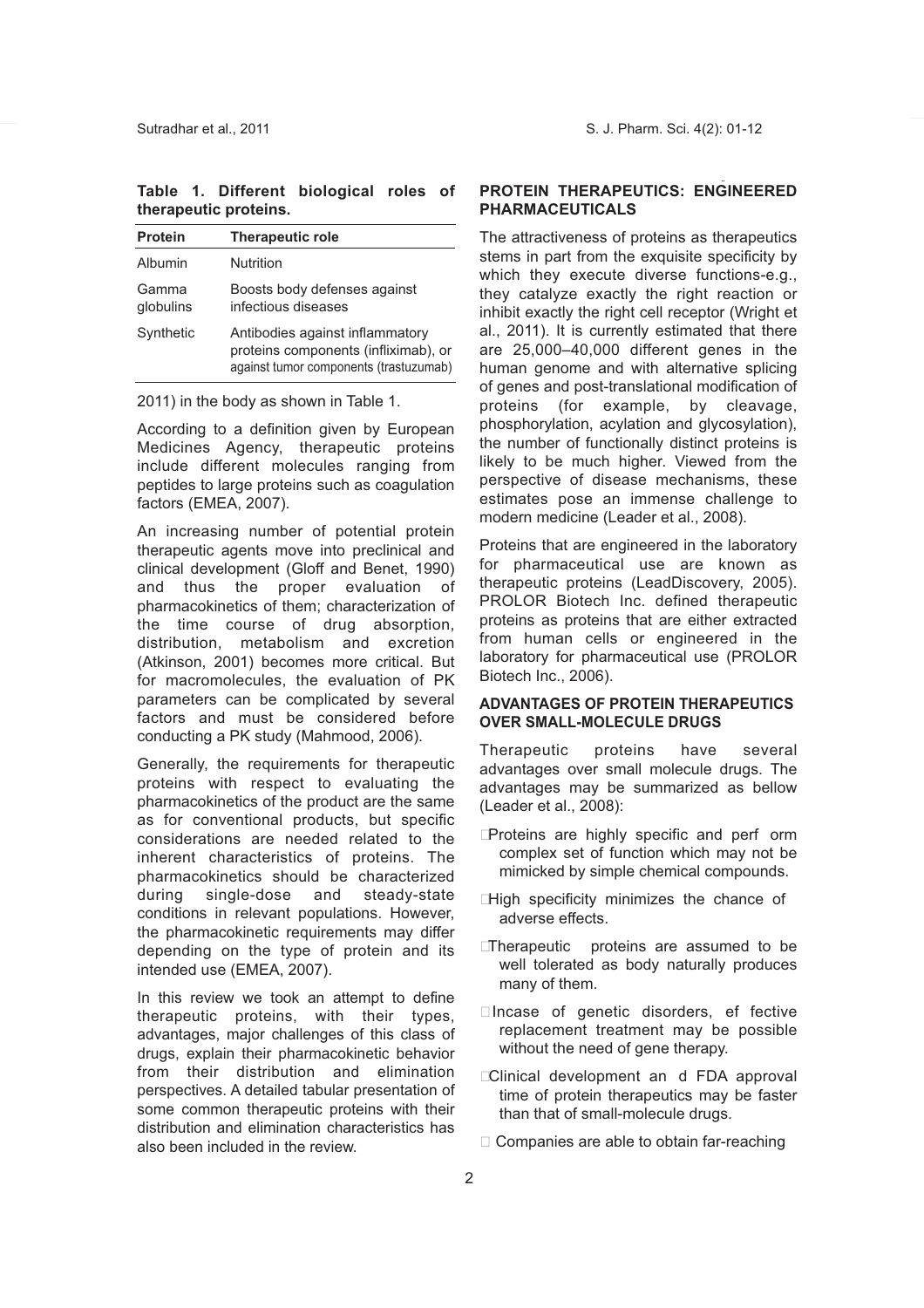patent protection for protein therapeutics as proteins are unique in form and function.

The last two advantages make proteins attractive from a financial perspective compared with small-molecule drugs.

## **FUNCTIONAL CLASSIFICATION OF PROTEIN THERAPEUTICS**

The functional classification of therapeutic proteins is given in Table 2.

#### **Table 2: Functional classification of protein therapeutics (adopted from Leader et al., 2008).**

**Group I: protein therapeutics with enzymatic or regulatory activity**

- Ia Replacing a protein that is deficient or abnormal
- Ib Augmenting an existing pathway

Ic Providing a novel function or activity

#### **Group II: protein therapeutics with special targeting activity**

IIa Interfering with a molecule or organism

IIb Delivering other compounds or proteins

#### **Group III: protein vaccines**

IIIa Protecting against a deleterious foreign agent

- IIIb Treating an autoimmune disease
- IIIc Treating cancer

**Group IV : protein diagnostics**

## **PHARMACOKINETICS OF PROTEIN THERAPEUTICS**

Pharmacokinetic evaluation of therapeutic agents involves the determination of four critical parameters: clearance, volume of distribution, half-life and bioavailability (Gloff and Benet, 1990). For proteins, evaluation of these parameters is often complicated by a number of factors. The difficulties regarding this issue can be summarized as bellow (Mahmood and Green, 2005):

1. Difficulty in identifying and quantitating metabolites.

2. More extensive sites of metabolism within the body due to the ubiquitous nature of proteases.

3. The binding of the protein therapeutic to endogenous proteins.

4. Low absorption of intact molecules across biological membranes.

5. The assay methodologies currently available to measure concentration in body fluids.

6. Complications during the preclinical pharmacologic and toxicologic evaluation as some potential protein therapeutic agents also exhibit species specificity.

7. Many protein therapeutic agents, as compared to the native molecule, exhibit amino acid substitutions, additions/deletions of amino acids at the ends of the molecule and/or loss of carbohydrate attachments (glycosylation).

8. In many cases the mechanism and site of action are unknown for these compounds which make hard to determine what route, frequency or time of administration will be most efficacious.

9. The relationship between pharmacokinetics and pharmacodynamics of protein therapeutic agents is often unclear.

10. The interaction of protein drugs with other therapeutic moieties may be complicated by the ability of some proteins to increase or decrease receptor numbers and/or affinities.

## *Distribution and elimination of therapeutic proteins*

Pharmacokinetic study of a drug includes, in simple form, the study of drug absorption, distribution, metabolism (biotransformation) and elimination. Due to gastrointestinal enzymatic degradation of the protein molecules, most of the therapeutic proteins are not administered via the oral route. In general the intravenous and subcutaneous routes of drug administration are generally preferred for therapeutic proteins. However, after reaching the bloodstream, a protein molecule is distributed intracellularly by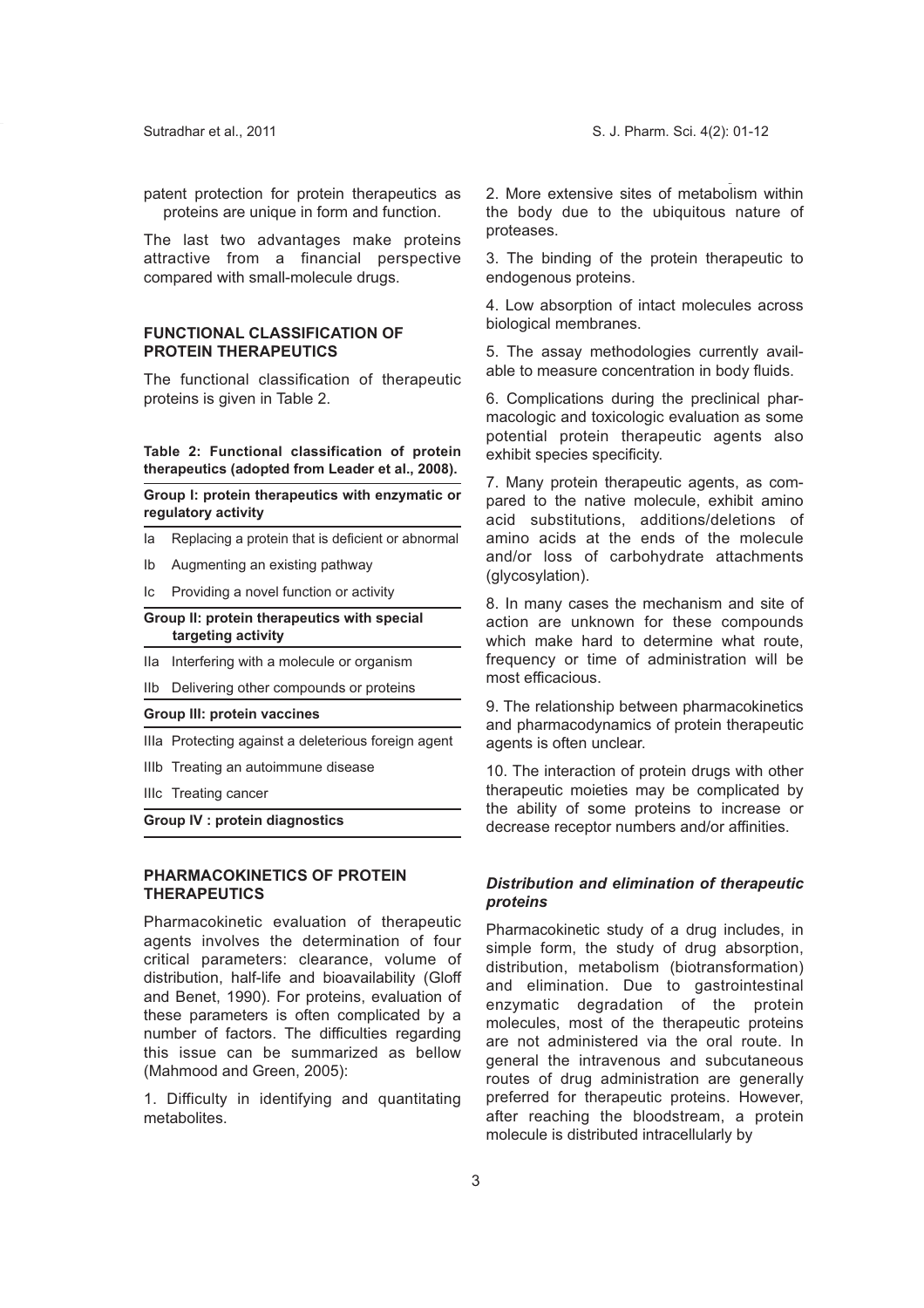distributing itself through the vascular space, transporting across the microvascular wall, transporting through the interstitial space and transporting across cell membranes (Braeckman, 2000). It was found that in case of subcutaneous administration of proteins or protein like macromolecules, with increasing molecular weight of proteins the lymphatic system becomes the predominant pathway for drug absorption. Proteins with the molecular weight more than 16 kDa are mainly absorbed by lymphatic system (Supersaxo et al., 1988; Supersaxo et al., 1990).

## *Distribution*

The intracellular biodistribution of the macromolecules depends on several factors (Mahmood and Green, 2005), i.e.

- i) the physicochemical properties of the molecule
- ii) physicochemical properties of the capillaries involved in the process
- iii) structure of the capillaries responsible for the passage of the molecule from systemic circulation to the intestinal fluid
- iv) the presence of the receptors

For therapeutic proteins, which are administered subcutaneously a unique transport mechanism was reported to follow during the transport of proteins from the lymphatic system to the systemic circulation (Mahmood and Green, 2005). plasma binding proteins were also reported to serve as transporters and activators, especially for those drugs that pass membranes by active processes (Maack, 1975).

## *Elimination*

Clearance of protein drugs from the systemic circulation begins with passage across the capillary endothelia (Kompella and Lee, 1991). This endothelial passage depends on two factors (presented at Table 3).

Elimination of protein drugs involves: renal excretion and hepatic elimination.

## Renal elimination

The overall renal elimination of protein drugs can be summarized by the Table 4.

|  |  |                                        |  | Table 3: Factors related to the clearance of |  |
|--|--|----------------------------------------|--|----------------------------------------------|--|
|  |  | protein drugs via endothelial passage. |  |                                              |  |

| <b>Factor related to</b><br>protein molecules | <b>Factors related to</b><br>capillaries |
|-----------------------------------------------|------------------------------------------|
| <b>Size</b>                                   | Structural properties                    |
| Shape                                         | Physicochemical                          |
| Charge                                        | properties                               |

After glomerular filtration the protein or peptide may face three possible fates, i) can be excreted unchanged in the urine, ii) may be degraded to such compounds those are excreted in the urine, iii) active reabsorption may occur by the proximal tubules by a process known as luminal endocytosis. The third possible fate is shown by a conceptual diagram in Figure 1.

#### Hepatic Elimination

Liver plays an important role in the removal of proteins from the systemic circulation. Several mechanisms have been suggested for the hepatic elimination of protein drugs; i.e. RME – Receptor mediated endocytosis, nonselective pinocytosis (Kompella and Lee, 1991; Bocci, 1990), receptors-mediated uptake (Braeckman, 2000).

## Biliary elimination

Some proteins can also be cleared from the systemic circulation by biliary excretion. Some proteins enter the bile from plasma across hepatocytes via specific transport process. Insulin and epidermal growth factor are examples of therapeutic proteins that are excreted in the bile (Preusch, 2001).

Table 5 represents examples of some therapeutic proteins with available brand name, pharmacokinetic parameter in relation to distribution and elimination.



**Figure 1: Schematic diagram of active reabsorption of protein drugs in kidney. Conceptually constructed from Mahmood and Green, 2005.**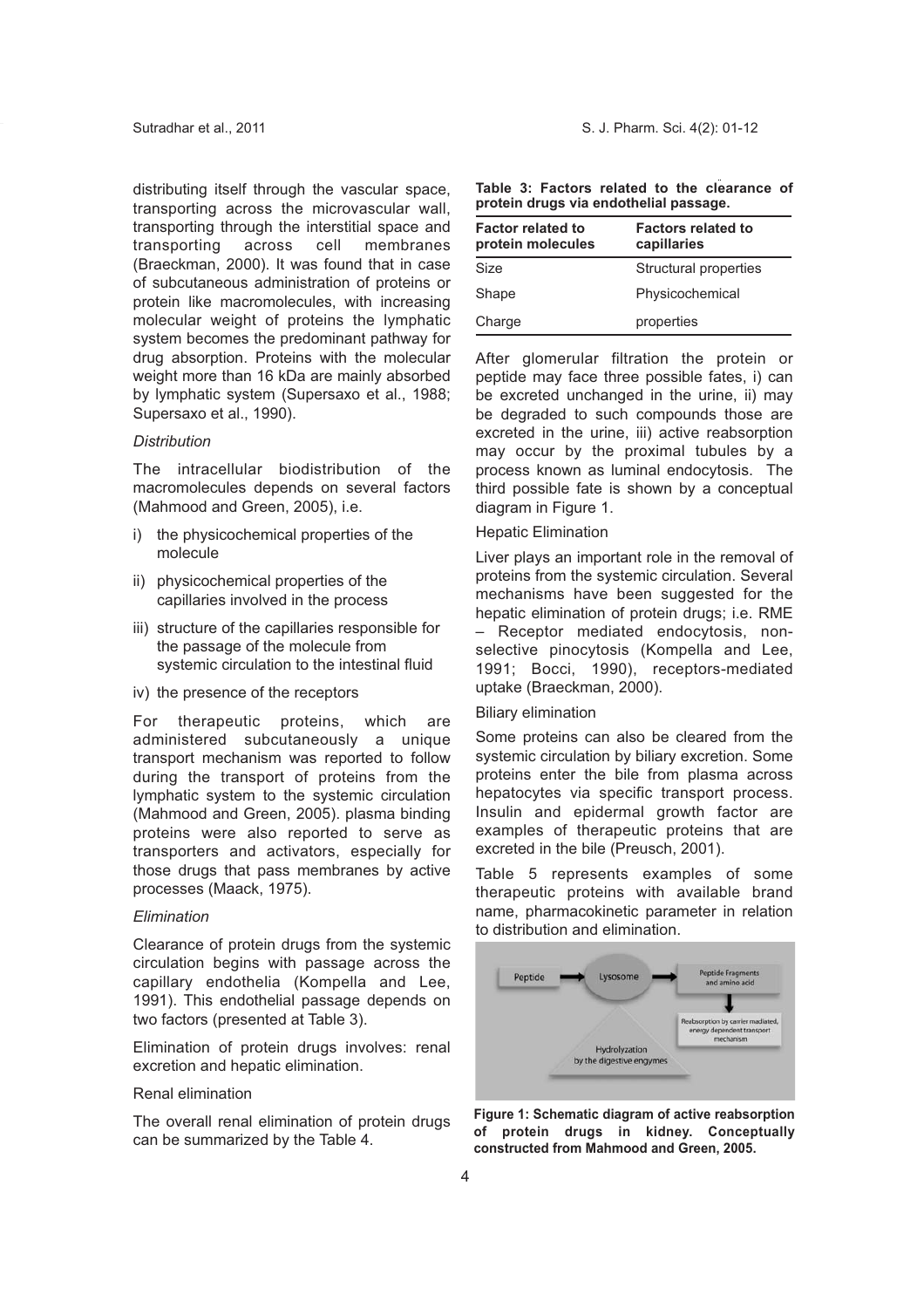| <b>Factor</b>                   | <b>Specification</b> | <b>Remarks</b>                                                                                                                                     | <b>Reference</b>          |
|---------------------------------|----------------------|----------------------------------------------------------------------------------------------------------------------------------------------------|---------------------------|
| Molecular weight<br>of proteins | Less than 30 kDa     | Filtered by the glomerulus                                                                                                                         | Kompella and<br>Lee, 1991 |
|                                 | Less than 5 kDa      | Undergo efficient normal<br>glomerular filtration with a normal<br>GFR of 120 ml/min                                                               | Maack et al.,<br>1979     |
|                                 | More than 30 kDa     | The capacity of a protein for<br>glomerular filtration decreases                                                                                   | Kompella and<br>Lee, 1991 |
| Charge and size<br>of proteins  | Anionic molecules    | As the glomerular filter is<br>negatively charged the anionic<br>molecules (INF alpha, INF beta<br>and TNF alpha) are repelled and<br>not filtered | Bocci, 1990               |

## **Table 4: Renal elimination of therapeutic proteins.**

## **CURRENT CHALLENGES AND FUTURE PERSPECTIVES IN PROTEIN THERAPEUTICS**

Proteins have several significant limitations as therapeutics. For example, protein therapeutics are very expensive, reflecting high production costs, that may limit patient access and also clinical applications. Intracellular delivery of proteins is possible in the laboratory setting, e.g., by protein transduction.

Oral bioavailability is another short coming of protein therapeutics. All therapeutic proteins are potentially immunogenic in patients and occasionally an anti-drug antibody response can lead to a major safety issue.

Overall, there are enormous challenges involved in the development of therapeutic proteins (Mahmood and Green, 2005), such as:

- i. The current available analytical methods are unable to distinguish between bioactive and non-active components of many therapeutic proteins.
- ii. Evaluation of the metabolism of therapeutic proteins is complicated, and is generally not done.
- iii. The binding of therapeutic proteins to endogenous proteins has been largely ignored.
- iv. The formation of antibodies in response to the administration of a therapeutic protein can alter the pharmacokinetics and pharmacodynamics of protein drugs.
- v. Minor changes in the structure of a protein (glycosylation or pegylation) can alter its pharmacokinetics and pharmacological response.
- vi. The relationship between pharmacokinetics and pharmacological response (pharmacodynamics) of therapeutic proteins is, in most cases, unclear due to a lack of understanding of the mechanism and site of action of the compound.
- vii. Species specificity in pharmacological response can complicate the preclinical evaluation of therapeutic proteins.
- viii. The route, site and time of administration of macromolecules can have an impact on the pharmacokinetics and pharmacological response of therapeutic proteins.

But it is thought that commercially protein therapeutics may be a success. Clinical and commercial success with protein therapeutics has bred intense competition between different organizations striving to develop protein therapeutics to the same antigen and/or overlapping therapeutic indications. As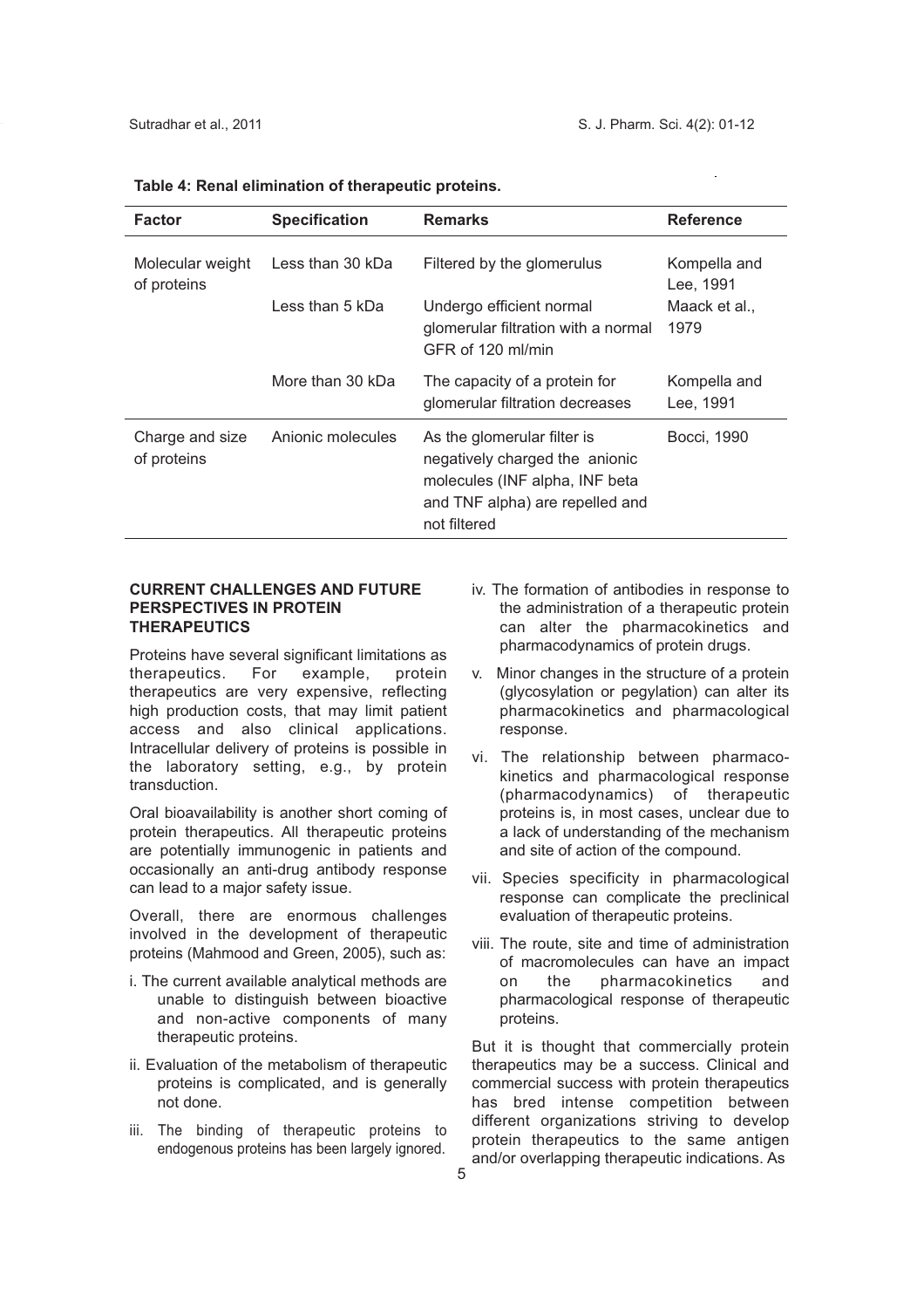| <b>Therapeutic protein</b><br>(Brand name)         | <b>Distribution</b>                                                                                                                                                                                                                                                                                  | <b>Elimination</b>                                                                                                                                                               | <b>Reference</b>                                           |
|----------------------------------------------------|------------------------------------------------------------------------------------------------------------------------------------------------------------------------------------------------------------------------------------------------------------------------------------------------------|----------------------------------------------------------------------------------------------------------------------------------------------------------------------------------|------------------------------------------------------------|
| Insulin (Novolin)                                  | Plasma protein binding 0-9%                                                                                                                                                                                                                                                                          | Rapidly eliminated<br>(half life 81 minutes)                                                                                                                                     | GlobalRPh Inc.,<br>2011                                    |
| Pramlintide acetate<br>(Symlin)                    | Approximately 40% of the<br>drug is unbound in plasma                                                                                                                                                                                                                                                | No bioaccumulation<br>occurs. Half life 48<br>minutes                                                                                                                            | Symlin Product<br>Literature, 2008                         |
| Growth hormone<br>(GH), somatotropin<br>(Serostim) | The steady-state volume of<br>distribution (Mean ± SD)<br>following IV administration<br>of somatropin in healthy<br>volunteers is $12.0 \pm 1.08$ L                                                                                                                                                 | Half life 4.28 hours.<br>The renal clearance of<br>r-hGH after<br>subcutaneous<br>administration in nine<br>patients with AIDS<br>related wasting was<br>$0.0015 \pm 0.0037$ L/h | Serostim Product<br>Monograph, 2007                        |
| Factor VIII (Bioclate)                             | Apparent volume of<br>distribution at steady state<br>0.045-0.051 L/kg                                                                                                                                                                                                                               | Average elimination<br>half-life is around 14<br>hours                                                                                                                           | Schwartz et al.,<br>1990<br>Björkman and<br>Berntorp, 2001 |
| Factor IX (Benefix)                                | Apparent volume of<br>distribution at steady state<br>0.22 L/kg                                                                                                                                                                                                                                      | Average elimination<br>half-life is around 19<br>hours,                                                                                                                          | Schwartz et al.,<br>1990                                   |
| Antithrombin III<br>(AT-III) (Thrombate<br>III)    | Distribution half-life<br>approximately 3 hours.<br>Distributed into plasma<br>(39%), extravascular space<br>(49%), and vascular<br>endothelial cells (11%)                                                                                                                                          | Elimination half-life<br>approximately 42<br>hours. Cleared<br>principally by liver<br>and excreted in urine                                                                     | Cada et al., 2009,<br>Health<br>Encyclopedia,<br>2011      |
| Protein C concentrate<br>(Ceprotin)                | Volume of distribution at<br>steady state 0.70 to 0.89<br>dL/kg.                                                                                                                                                                                                                                     | Initial half life 5.4 to<br>9.3 hours, whereas<br>terminal half life 7.0<br>to 12.4 hours                                                                                        | FDA, 2007                                                  |
| Beta-<br>Glucocerebrosidase<br>(Cerezyme)          | The volume of distribution<br>corrected for weight ranged<br>from 0.09 to 0.15 L/kg (0.12<br>$± 0.02$ L/kg).                                                                                                                                                                                         | Half life 3.6 to 10.4<br>minutes. Plasma<br>clearance ranged from<br>9.8 to 20.3 mL/min/kg<br>(mean $\pm$ S.D., 14.5 $\pm$<br>4.0 mL/min/kg).                                    | Cerezyme Produc<br>Insert                                  |
| Alglucosidase-<br>(Myozyme)                        | The majority of the material<br>distributed to the liver with<br>smaller amounts distributing<br>to other organs (heart,<br>spleen, lung and kidney).<br>Only a small amount of<br>material was measured in<br>the skeletal muscles<br>collected. Volume of<br>distribution $53.8 \pm 10.7$<br>mL/kg | Half life $2.59 \pm 0.23$<br>hours. Clearance 13.9<br>$± 2.3$ mL/hr/kg                                                                                                           | EMEA, 2006a,<br>Myozyme Product<br>Information             |

# **Table 5: Examples of protein therapeutics with their distribution and elimination characteristics**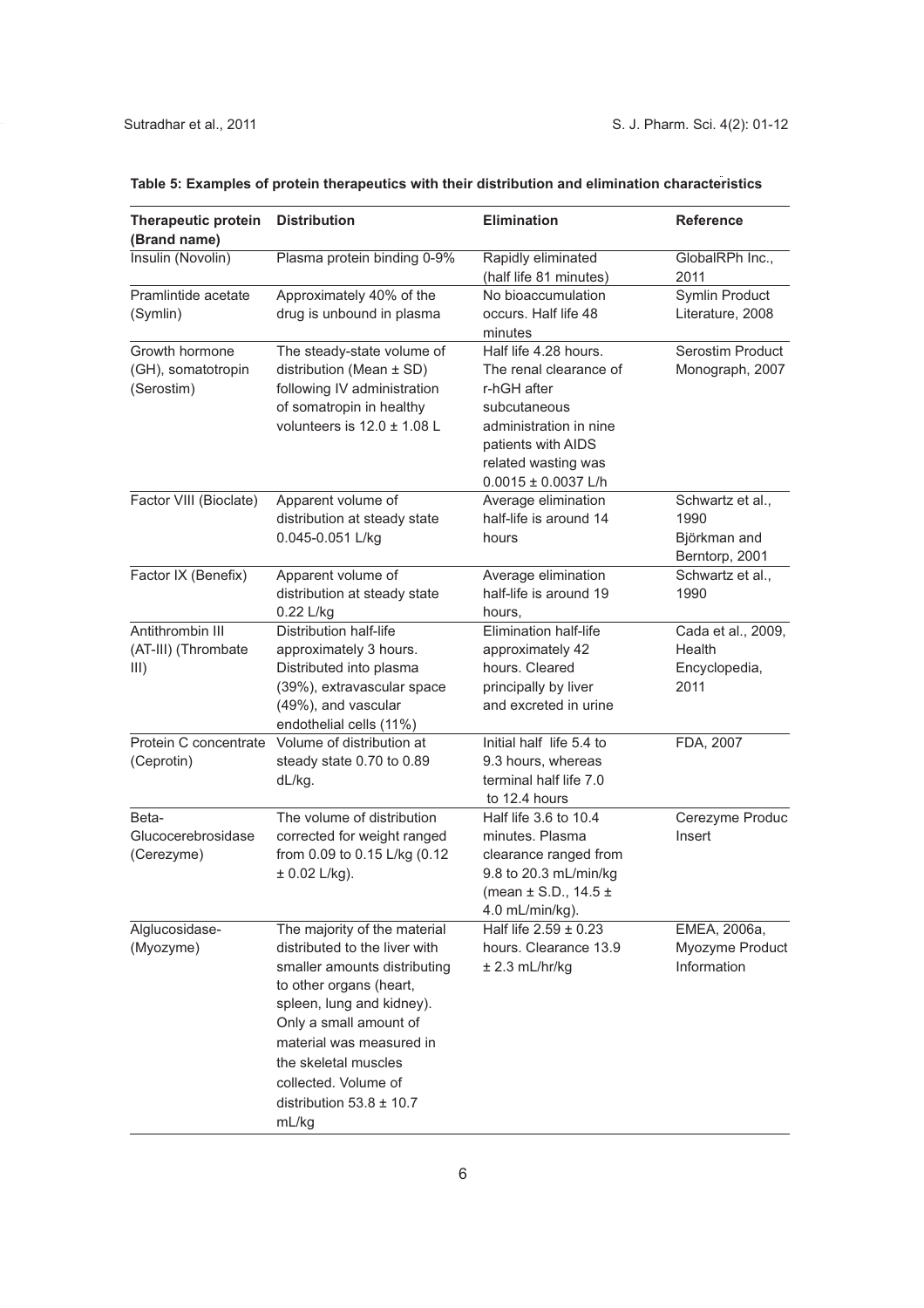| Galsulphase           | rhASB was widely               | rhASB is cleared                         | <b>EMEA, 2006b</b>  |
|-----------------------|--------------------------------|------------------------------------------|---------------------|
| (Naglazyme)           | distributed into tissues, with | rapidly from the                         |                     |
|                       | the largest proportion         | plasma, with a half-                     |                     |
|                       | localised to the liver in all  | life of about 15                         |                     |
|                       | studies. There were also       | minutes following an                     |                     |
|                       | significant levels in the      | intravenous dose of 1                    |                     |
|                       | spleen, lung, kidney, heart,   | mg/kg. As mentioned                      |                     |
|                       | skin, aorta, cerebrum,         | previously, the tissue                   |                     |
|                       |                                | half-lives are                           |                     |
|                       | cerebellum and lymph<br>nodes  |                                          |                     |
|                       |                                | approximately 2 to 4                     |                     |
| Pooled                | After infusion, exogenous      | days at 1 mg/kg<br>Studies show that the | Octagam Product     |
|                       |                                |                                          | Insert              |
| immunoglobulins       | IgG is distributed relatively  | apparent half-life of is                 |                     |
| (Octagam)             | rapidly between plasma and     | approximately 40 days                    |                     |
|                       | extra-vascular fluid until     | in immunodeficient                       |                     |
|                       | approximately half is          | patients                                 |                     |
|                       | partitioned in the             |                                          |                     |
|                       | extravascular space            |                                          |                     |
| Erythropoietin,       |                                | In adult and pediatric                   | Procrit Label       |
| Epoetin-(Procrit) -   |                                | patients with CRF, the                   |                     |
|                       |                                | elimination half-life of                 |                     |
|                       |                                | plasma erythropoietin                    |                     |
|                       |                                | after intravenously                      |                     |
|                       |                                | administered Procrit                     |                     |
|                       |                                | ranges from 4 to 13                      |                     |
|                       |                                | hours.                                   |                     |
| Darbepoetin-          | Volume of distribution 52.4    | Clearance $1.6 \pm 0.3$                  | Powell and Gurk-    |
| (Aranesp)             | $± 2.0$ (mL/kg)                | mL/h per kg. Terminal                    | <b>Turner, 2002</b> |
|                       |                                | half-life $25.3 \pm 2.2$ hr              |                     |
| Pegfilgrastim (Peg-G- |                                | The pharmacokinetics                     | <b>Neulasta</b>     |
| CSF) (Neulasta) -     |                                | of pegfilgrastim were                    | Prescribing         |
|                       |                                | nonlinear and                            | Information         |
|                       |                                | clearance decreased                      |                     |
|                       |                                | with increases in dose.                  |                     |
|                       |                                | Neutrophil receptor<br>binding is an     |                     |
|                       |                                | important component                      |                     |
|                       |                                | of the clearance of                      |                     |
|                       |                                | pegfilgrastim, and                       |                     |
|                       |                                | serum clearance is                       |                     |
|                       |                                | directly related to the                  |                     |
|                       |                                | number of neutrophils.                   |                     |
|                       |                                | The half-life of                         |                     |
|                       |                                | Neulasta ranged from                     |                     |
|                       |                                | 15 to 80 hours after                     |                     |
|                       |                                | subcutaneous                             |                     |
|                       |                                | injection.                               |                     |
| Oprelvekin            | The absolute bioavailability   | Terminal half-life 6.9                   | Neumega Drug        |
| (interleukin11; IL11) | of Neumega was >80% in a       | $± 1.7$ hrs. The kidney                  | Insert              |
| (Neumega)             | study. Neumega did not         | is the primary route of                  |                     |
|                       | accumulate and clearance of    | elimination.                             |                     |
|                       | Neumega was not impaired       |                                          |                     |
|                       | following multiple doses.      |                                          |                     |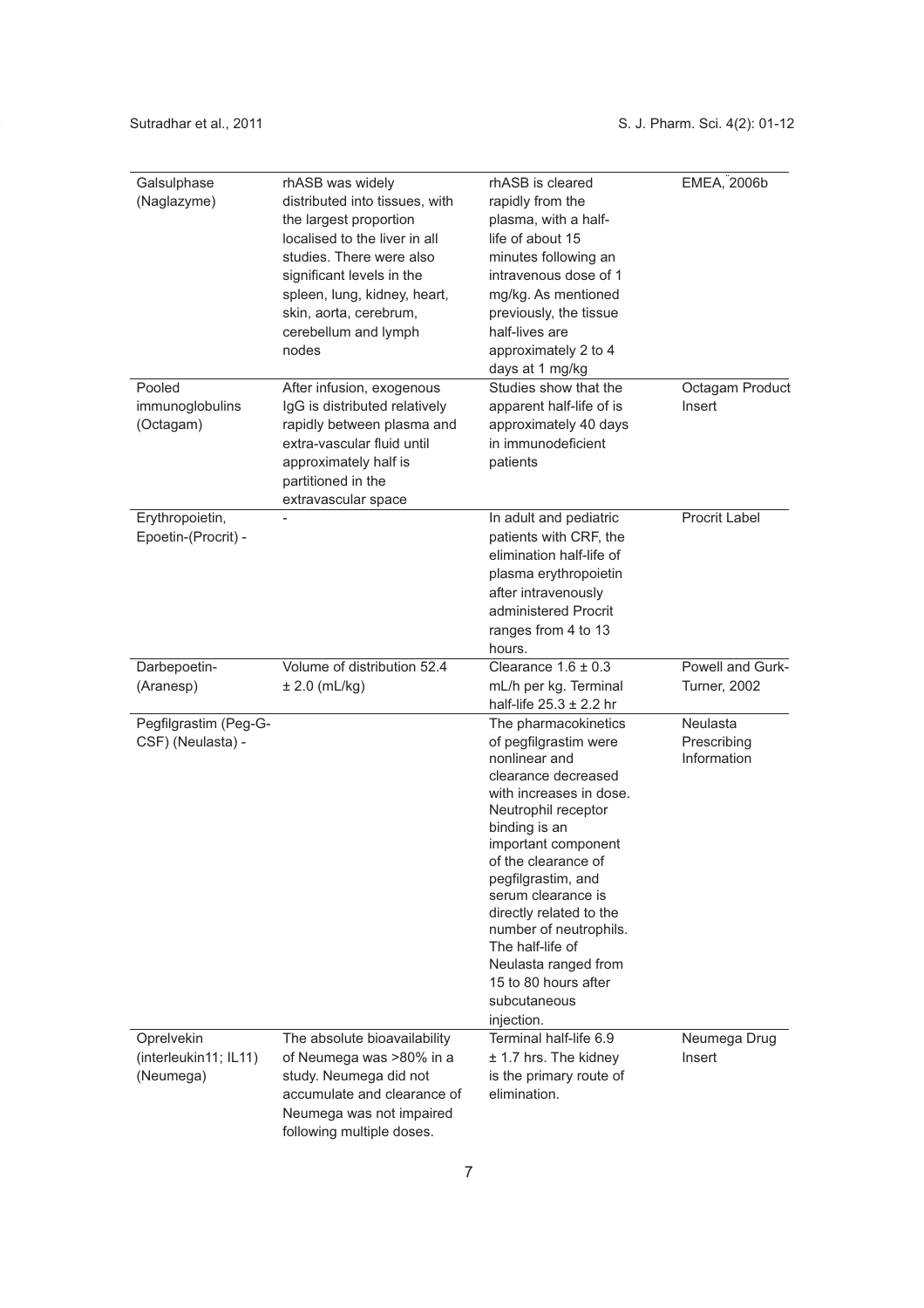| Human follicle-<br>stimulating hormone<br>(FSH) (Follistim) | The volume of distribution<br>of Follistim in healthy,<br>pituitary-suppressed,<br>women following<br>intravenous administration<br>of a 300 international units<br>dose was approximately 8<br>L.                                                                                                              | Half life 33.4 hours.<br>Clearance 0.01 L/h/kg                                                                                                                                                                                                                                            | Drugs.com-<br>Online resource<br>on Follistim AQ   |
|-------------------------------------------------------------|-----------------------------------------------------------------------------------------------------------------------------------------------------------------------------------------------------------------------------------------------------------------------------------------------------------------|-------------------------------------------------------------------------------------------------------------------------------------------------------------------------------------------------------------------------------------------------------------------------------------------|----------------------------------------------------|
| Lutropin- (Luveris)                                         | A rapid distribution phase (t<br>1/2 1 of approximately 1<br>hour) and a terminal half-<br>life $(t\frac{1}{2})$ of approximately<br>11 hours were observed for<br>r-hLH. The steady state<br>volume of distribution (Vss)<br>was approximately 10 L.<br>Mean residence time (MRT)<br>was approximately 6 hours | r-hLH is eliminated<br>from the body with a<br>mean terminal half-life<br>of about 18 hours.<br>Total body clearance<br>is approximately 2 to 3<br>L/h with less than 5<br>percent of the dose<br>being excreted<br>unchanged renally.                                                    | <b>Archived Drug</b><br>Label of Luveris<br>2005   |
| Urokinase<br>(Abbokinase)                                   | Distribution volume 11.5 L                                                                                                                                                                                                                                                                                      | Urokinase intravenous<br>infusion is rapidly<br>cleared by the liver<br>with an elimination<br>half- life for biologic<br>activity of $12.6 +/- 6.2$<br>minutes. Small<br>fractions of the<br>administered dose are<br>excreted in bile and<br>urine.                                     | Abbokinase<br>Approval<br>Application, FDA<br>2002 |
| Salmon calcitonin<br>(Fortical)                             | Peak plasma concentrations<br>of drug appear<br>approximately 10 minutes<br>after nasal administration.                                                                                                                                                                                                         | The terminal half-life<br>(t1/2) of calcitonin-<br>salmon is calculated to<br>be about 23 minutes.<br>There is no<br>accumulation of the<br>drug on repeated nasal<br>administration at 10<br>hour intervals for up to<br>15 days.                                                        | Drugs.com-<br>Online resource<br>on Fortical       |
| Lepirudin (Refludan)                                        | The pharmacokinetic<br>properties of lepirudin<br>following intravenous<br>administration are well<br>described by a two-<br>compartment model.<br>Distribution is essentially<br>confined to extracellular<br>fluids and is characterized<br>by an initial half-life of<br>approximately 10 minutes            | Elimination follows a<br>first-order process and<br>is characterized by a<br>terminal half-life of<br>about 1.3 hours in<br>young healthy<br>volunteers. The<br>systemic clearance of<br>lepirudin is<br>proportional to the<br>glomerular filtration<br>rate or creatinine<br>clearance. | Drugs.com-<br>Online resource<br>on Refludan       |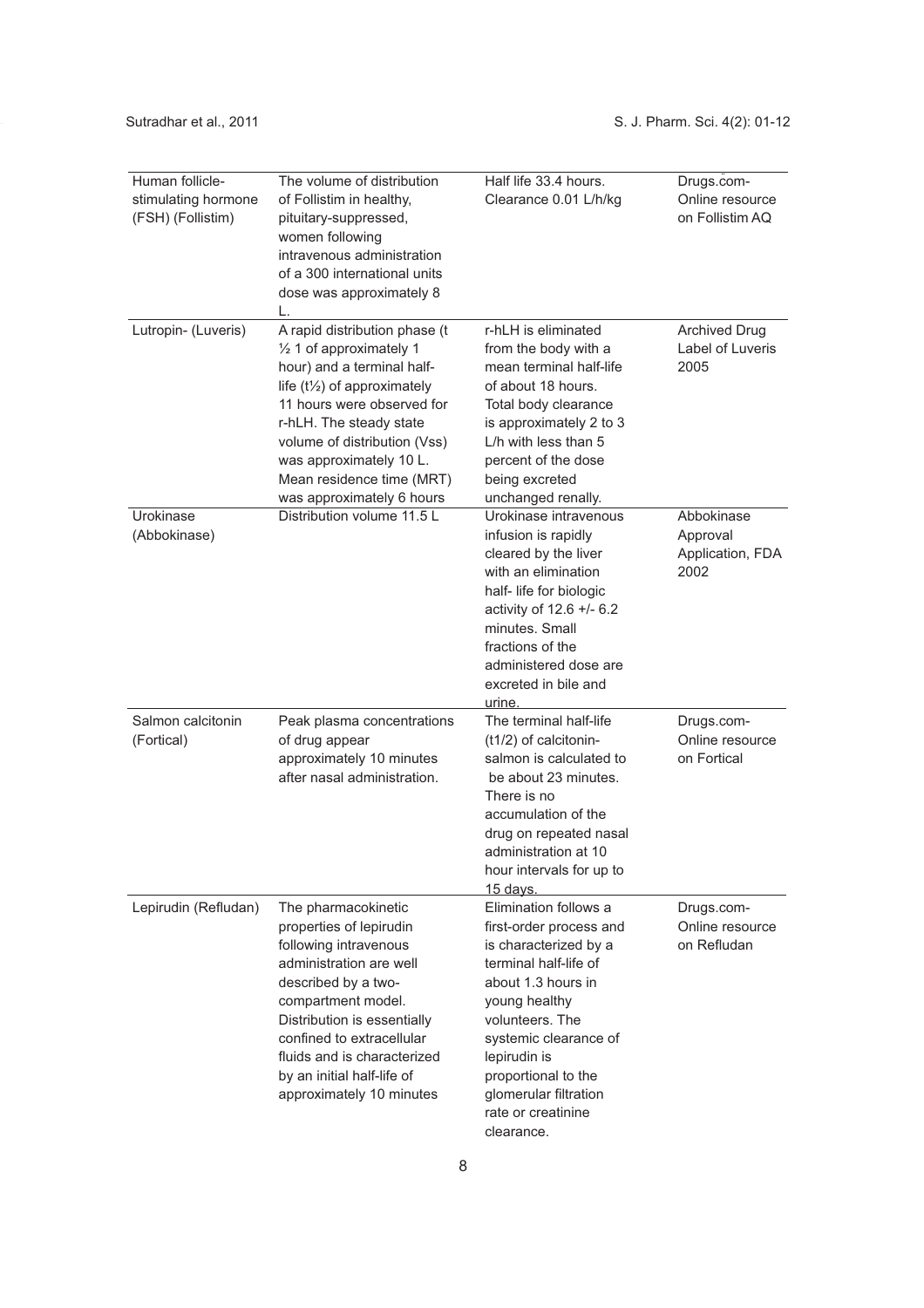| Bevacizumab<br>(Avastin) | The typical value for central<br>volume (Vc) was 2.73 L and<br>3.28 L for female and male<br>patients respectively, which<br>is in the range that has been<br>described for IgGs and other<br>monoclonal antibodies. The<br>typical value for peripheral<br>volume (Vp) was 1.69 L<br>and 2.35 L for female and<br>male patients respectively | The value for<br>clearance is, on<br>average, equal to<br>0.188 and 0.220 L/day<br>for female and male<br>patients, respectively.<br>According to the two-<br>compartmental model,<br>the elimination half-<br>life is 18 days for a<br>typical female patient<br>and 20 days for a<br>typical male patient                                                                                                                                                                                                                        | Data Sheet of<br>Avastin                     |
|--------------------------|-----------------------------------------------------------------------------------------------------------------------------------------------------------------------------------------------------------------------------------------------------------------------------------------------------------------------------------------------|------------------------------------------------------------------------------------------------------------------------------------------------------------------------------------------------------------------------------------------------------------------------------------------------------------------------------------------------------------------------------------------------------------------------------------------------------------------------------------------------------------------------------------|----------------------------------------------|
| Cetuximab (Erbitux)      | The volume of the<br>distribution for cetuximab<br>appeared to be independent<br>of dose and approximated<br>the vascular space of 2-3<br>L/m2.                                                                                                                                                                                               | The mean half-life of<br>cetuximab was<br>approximately 112<br>hours (range 63<br>$-230$ hours)                                                                                                                                                                                                                                                                                                                                                                                                                                    | Erbitux Package<br>Inserts                   |
| Rituximab (Rituxan)      | Binds to lymphoid cells in<br>thymus, white pulp of<br>spleen, and a majority of B<br>lymphocytes in peripheral<br>blood and lymph nodes. In<br>patients with rheumatoid<br>arthritis (RA), the Vd was<br>3.1 L; in patients with<br>Wegener granulomatosis or<br>microscopic polyangiitis,<br>the Vd was 4.5 L                               | The wide range of<br>half-lives reflects the<br>variable tumor burden<br>and changes in CD19-<br>positive, B-cell<br>populations. In<br>patients with RA, the<br>CI was 0.335 L/day<br>and the mean half-life<br>was 18 days. In<br>patients with Wegener<br>granulomatosis and<br>microscopic<br>polyangiitis, the CI<br>was 0.312 L/day and<br>the half-life was 23<br>days. In patients with<br>non-Hodgkin<br>lymphoma (NHL) or<br>chronic lymphocytic<br>leukemia (CLL), the<br>half-life was 22 and 32<br>days, respectively | Drugs.com-<br>Online resource<br>on Rituxan  |
| Infliximab<br>(Remicade) | Distribution into body<br>tissues and fluids, including<br>joints, has not been fully<br>characterized. Not known<br>whether infliximab crosses<br>the placenta or is distributed<br>into milk                                                                                                                                                | The drug may be<br>eliminated by the<br>reticuloendothelial<br>system. Half-life 8-12<br>days in adults with<br>Crohn's disease or<br>rheumatoid arthritis                                                                                                                                                                                                                                                                                                                                                                         | Drugs.com-<br>Online resource<br>on Remicade |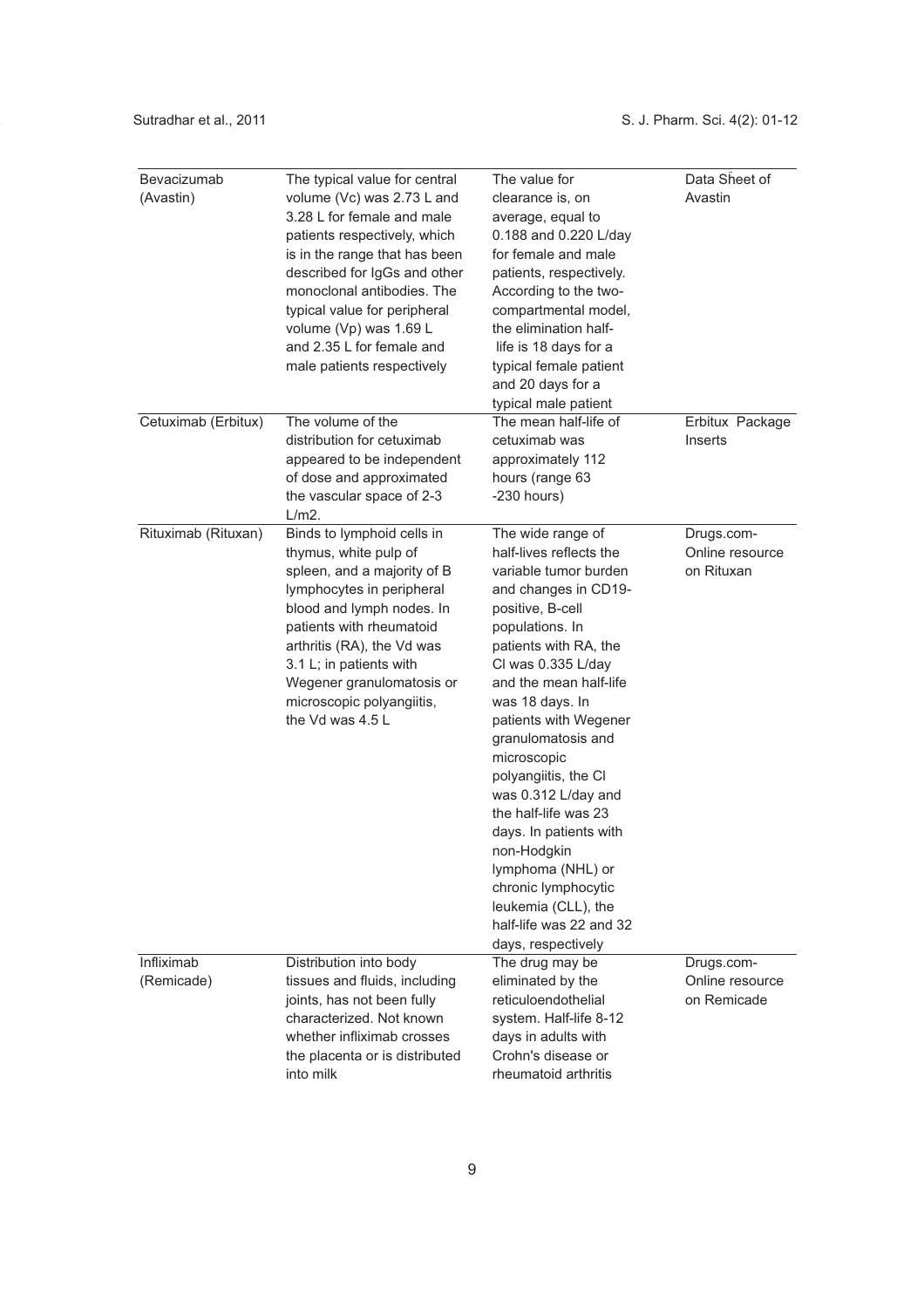the future perspective seems to be of high demand in the medical science many protein engineering tools have been developed that allow one to optimize favorable properties of proteins, attenuate undesired attributes and create proteins with entirely novel activities (Carter, 2011). Recombinant protein therapeutic; an important area in therapeutic protein has changed the face of modern medicine in the past decades and continues to provide innovative and effective therapies for numerous human diseases ranging from cancers to infertility (CHO Consortium).

#### **CONCLUSION**

It is well accepted that the protein therapeutics market has shown a healthy growth in past few years. Advances in recombinant DNA technology have contributed significantly for this growth. According to global protein therapeutic market analysis by RNCOS Industry Research Solutions in 2011 (Global Protein Therapeutics Market Analysis, 2011), global protein therapeutic market is expected to at a growth rate around 13% during 2012-2014. It is also criticized at the same time that the scientific and analytical technologies for therapeutic proteins have not achieved the level of sophistication as for small molecules. Protein therapeutics will surely rule the medical science in future world, but more in depth research, advancement in technology as well as better understanding of the mechanism of action of protein drug, their pharmacokinetics and pharmacodynamics exploration is required.

## **REFERENCES**

Abbokinase Approval Application, FDA (2002). Abbott Laboratories. USA. Available at:

http://www.fda.gov/downloads/Drugs/DevelopmentApprov alProcess/HowDrugsareDevelopedandApproved/Approva lApplications/TherapeuticBiologicApplications/ucm08077 6.pdf [Accessed on: November, 28, 2011]

ActiVery (2011). Protein therapeutics worth \$77bn by 2011, says RNCOS. Available at:

http://www.activery.com/pharmaceutical-marketnews/168-the-global-protein-therapeutics-market-will-beworth-77bn-by-2011-with-biogenerics-playing-anincreasingly-important-rol. [Accessed on: November 16, 2011].

Archived Drug Label of Luveris (2005). Serono, Inc. Available at:

http://dailymed.nlm.nih.gov/dailymed/archives/fdaDrugInf o.cfm?archiveid=5021 [Accessed on: November, 28, 2011]

Atkinson AJ (2001). Introduction to clinical pharmacology. In: Atkinson, AJ, Daniels, CE, Dedrick, RL, Grudzinskas, CV, Markey, SP eds. Principles of Clinical Pharmacology. Academic Press. pp. 1–6.

Beck A, Wurch T, Bailly C, Corvaia N (2010). Strategies and challenges for the next generation of therapeutic antibodies, Nat. Rev. Immunol. 10: 345–352. http://dx.doi.org/10.1038/nri2747 PMid:20414207

Björkman S, Berntorp E (2001). Pharmacokinetics of Coagulation Factors Clinical Relevance for Patients with Haemophilia. Clin Pharmacokinet. 40 (11): 815-832. PMid:11735604

Bocci V (1990). Catabolism of therapeutic proteins and peptides with implications for drug delivery. Adv Drug Deliv Rev. 4: 149-69. http://dx.doi.org/10.1016/0169- 409X(89)90017-3

Braeckman R (2000). Pharmacokinetics and pharmacodynamics of protein therapeutics. In: Reid ER eds. Peptides and protein analysis. New York, Marcel Dekker Inc. pp. 633-69.

Cada DJ, Levien TL, Baker DE (2009). Antithrombin (Recombinant). Hospital Pharmacy. 44(9): 785–793. Available at: http://dx.doi.org/10.1310/hpj4409-785

Caravella J, Lugovskoy A (2010). Design of nextgeneration protein therapeutics. Current Opinion in Chemical Biology. 14:520–528. http://dx.doi.org/10.1016/j.cbpa.2010.06.175 PMid:20638324

Carter PJ (2011). Introduction to current and future protein therapeutics: A protein engineering perspective. Experimental Cell Research. 317: 1261 – 1269. http://dx.doi.org/10.1016/j.yexcr.2011.02.013 PMid:21371474

Cerezyme Product Insert. Genzyme Corporation, USA. Available at:

http://www.cerezyme.com/~/media/Files/CerezymeUS/pdf /cerezyme\_pi.pdf [Accessed on: November, 28, 2011]

Chan AC, Carter PJ (2010). Therapeutic antibodies for autoimmunity and inflammation. Nat Rev Immunol. 10: 301–316. http://dx.doi.org/10.1038/nri2761 PMid:20414204

CHO Consortium. Recombinant protein therapeutic from CHO cells- 20 years and counting. SBE Special Section. Society for Biological Engineering. pp. 40-47.

Data Sheet of Avastin. Available at: http://www.medsafe.govt.nz/profs/datasheet/a/Avastininf. pdf [Accessed on: November, 28, 2011]

Drugs.com- Online resource on Follistim AQ. Available at: http://www.drugs.com/pro/follistim-aq.html [Accessed on: November, 28, 2011]

Drugs.com- Online resource on Fortical. Available at: http://www.drugs.com/pro/fortical.html [Accessed on: November, 28, 2011]

Drugs.com- Online resource on Refludan. Available at: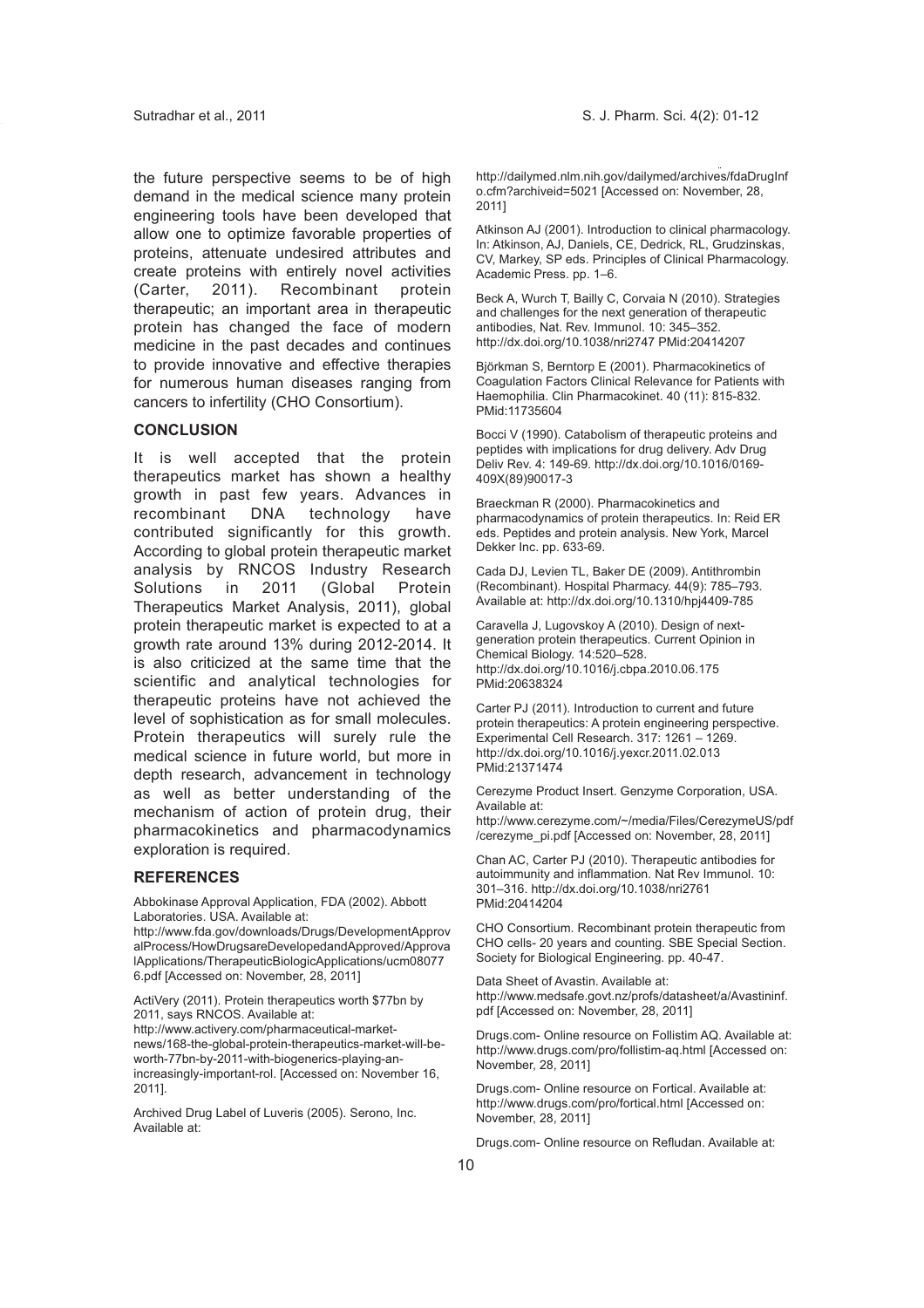http://www.drugs.com/pro/refludan.html [Accessed on: November, 28, 2011]

Drugs.com- Online resource on Remicade. Available at: http://www.drugs.com/monograph/remicade.html [Accessed on: November, 28, 2011]

Drugs.com- Online resource on Rituximab. Available at: http://www.drugs.com/ppa/rituximab.html [Accessed on: November, 28, 2011]

EMEA (2006a). Scientific discussion on Myozyme. Available at

http://www.ema.europa.eu/docs/en\_GB/document\_library /EPAR\_-

Scientific\_Discussion/human/000636/WC500032128.pdf [Accessed on: November, 28, 2011]

EMEA (2006b). Scientific discussion on Naglazyme http://www.ema.europa.eu/docs/en\_GB/document\_library /EPAR\_-

\_Scientific\_Discussion/human/000640/WC500024285.pdf [Accessed on: November, 28, 2011]

EMEA (2007). Guideline on the clinical investigation of the pharmacokinetics of therapeutic proteins. Available at: http://www.tga.gov.au/pdf/euguide/ewp8924904enfin.pdf. [Accessed on: November 16, 2011]

Erbitux – Package Inserts. Bristol-Myers Squibb. Available at: http://packageinserts.bms.com/pi/pi\_erbitux.pdf [Accessed on: November, 28, 2011]

FDA (2007). CEPROTIN [Protein C Concentrate (Human)]. Available at: http://www.fda.gov/downloads/BiologicsBloodVaccines/Bl oodBloodProducts/ApprovedProducts/LicensedProducts BLAs/FractionatedPlasmaProducts/ucm119540.pdf [Accessed on: November, 28, 2011]

Global Protein Therapeutics Market Analysis (2011). Market research report by RNCOS Industry

Research Solutions. Available at: http://www.rncos.com/Report/IM557.htm [Accessed on: November, 28, 2011]

GlobalRPh Inc (2011). Available at: http://www.globalrph.com/combination-insulins.htm [Accessed on: November, 28, 2011]

Gloff CA, Benet LZ (1990). Pharmacokinetics and protein therapeutics. Advanced Drug Delivery Reviews. 4(3): 359-386. http://dx.doi.org/10.1016/0169-409X(90)90027- P

Health Encyclopedia (2011). Thrombate III. Available at: http://healthency.org/Drugs.thrombate-iii.ashx [Accessed on: November, 28, 2011]

Kompella A, Lee VHL (1991). Pharmacokinetics of peptide and protein drugs. In: Lee VHL, editor. Peptide and protein drug delivery. New York: Marcel Dekker Inc. pp. 391-484.

LaRusso NF. Proteins in bile: how they get there and what they do. Am J Physiol 1984; 247 (3 Pt 1): G199-205. PMid:6383073

LeadDiscovery (2005). Therapeutic Proteins. Available

at:http://www.leaddiscovery.co.uk/reports/228/Therapeutic\_ Proteins/ [Accessed on: November 22, 2011]

Leader B, Baca QJ, Golan DE (2008). Protein therapeutics: a summary and pharmacological classification. Nature Rev Drug Discov. 7: 21-39. http://dx.doi.org/10.1038/nrd2399 PMid:18097458

Maack T (1975). Renal handling of low molecular proteins. Am J Med. 58(1): 57-64. http://dx.doi.org/10.1016/0002-9343(75)90533-1

Maack T, Johnson V, Kau ST et al. (1979) Renal filtration, transport, and metabolism of low-molecular-weight proteins: a review. Kidney Int. 16: 251-70. PMid:393891

Mahmood I (2008). Methods to determine pharmacokinetic profiles of therapeutic proteins. Drug Discovery Today: Technologies. 5(2–3): e65-e69. http://dx.doi.org/10.1016/j.ddtec.2008.12.001

Mahmood I, Green MD (2005). Pharmacokinetic and Pharmacodynamic Considerations in the Development of Therapeutic Proteins. Clin Pharmacokinet. 44 (4): 331- 347. http://dx.doi.org/10.2165/00003088-200544040- 00001 PMid:15828849

Mahmood, I (2006). Pharmacokinetics and pharmacodynamic considerations in the development of therapeutic proteins. In: Mahmood I. eds. Clinical Pharmacology of Therapeutic Proteins. Pine House Publishers, pp. 123–174.

Mukherjee S (2011). Protein therapeutics. Available at: faculty.smu.edu/jbuy nak/ProteinTherapeutics Mukherjee.pptx [Accessed on: November 16, 2011]

Myozyme Product Information. Genzyme Corporation, USA. Available at:

http://www.health.gov.au/internet/main/publishing.nsf/Con tent/lsdp-info/\$File/MYOZYME0210.pdf [Accessed on: November, 28, 2011]

Neulasta Prescribing Information. Amgen Inc. Available at:

http://pi.amgen.com/united states/neulasta/neulasta pi hcp\_english.pdf [Accessed on: November, 28, 2011]

Neumega Drug Insert. Genetics Institute, Inc. USA. Available at:

http://patient.cancerconsultants.com/druginserts/Oprelvek in.pdf [Accessed on: November, 28, 2011]

Octagam Product Insert. Octapharma Pharmazeutika Produktionsges.m.b.H, Austria. Available at:http://www.abopharmaceuticals.com/ProductSheets/Octa gam\_PI.pdf [Accessed on: November, 28, 2011]

Powell J, Gurk-Turner C (2002). Darbepoetin alfa (Aranesp). BUMC Proceedings. 15:332–335. PMid:16333460 PMCid:1276633

Preusch PC (2001). Equilibrative and concentrative drug transport mechanisms. In: Atkinson AJ, Daniels CE, Dedrick RL, et al., eds. Principles of clinical pharmacology. San Diego (CA): Academic Press. pp. 201-22.

Procrit Label. Amgen Manufacturing, Limited. Available at: